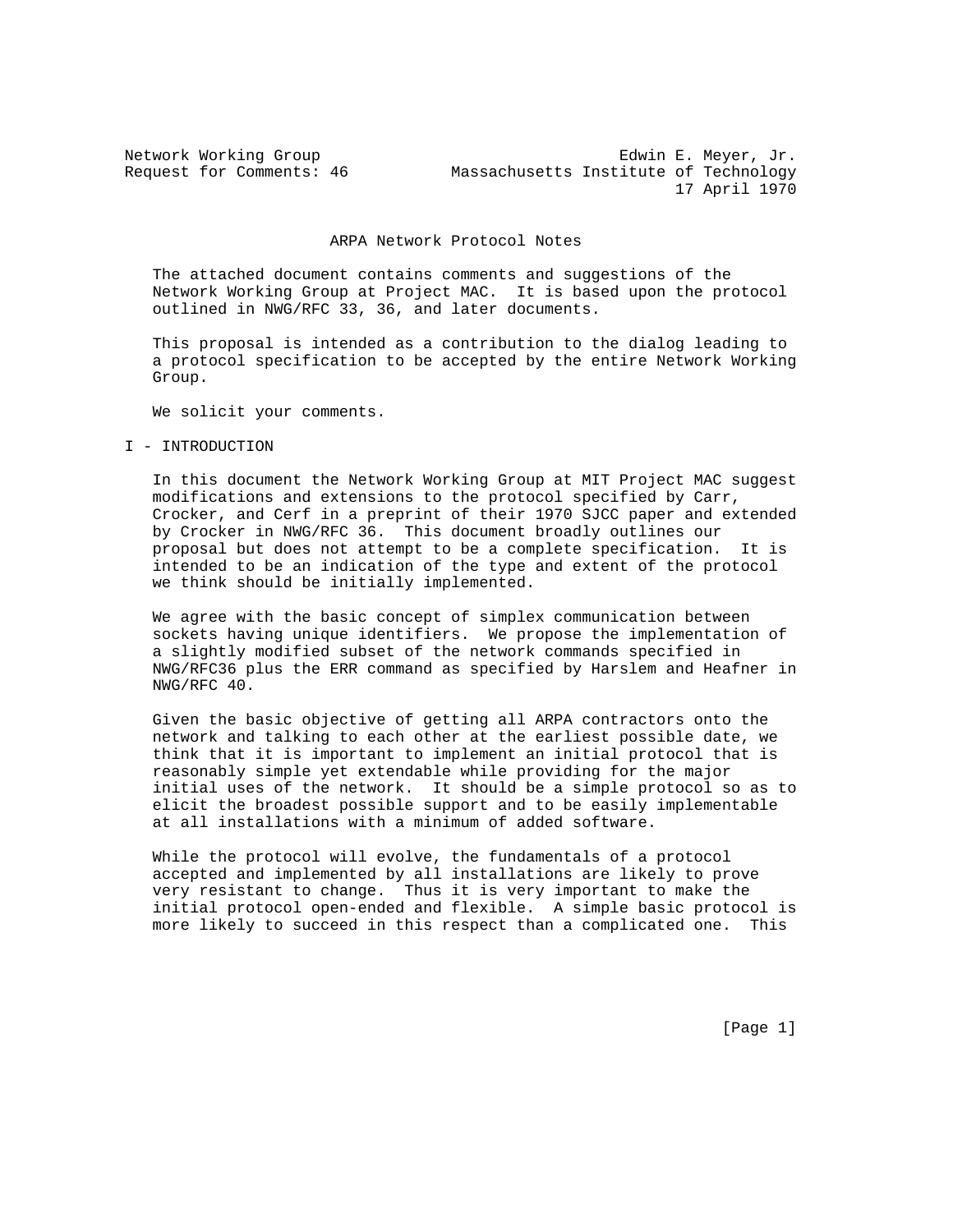does not preclude the existence of additional layers of protocol between several installations so long as the basic protocol remains supported.

 We feel that three facilities must be provided for in the initial protocol:

- 1. Multi-path communication between two existing processes which know how to connect to each other.
- 2. A standard way for a process to connect to the logger (logging process at a HOST) at a foreign HOST and request the creation of a user process. (The login ritual may or may not be standardized.)
- 3. A standard way for a newly created process to initiate pseudo typewriter communication with the foreign process which requested its creation.

 The major differences between the protocol as proposed by Carr, Crocker, and Cerf and this proposal are the following:

- 1. The dynamic reconnection strategy specified in Crocker's NWG/RFC 36 is reserved for future implementation. We feel that its inclusion would unduly complicate the initial implementation of the protocol. We outline a strategy for foreign process creation that does not require dynamic reconnection. Nothing in this proposal precludes the implementation of dynamic reconnection at a later date.
- 2. We propose that an "instance tag" be added to the socket identifier so as to separate sockets belonging to different processes of the same user coexisting at one HOST.
- 3. The following NCP commands have been added:
	- a. The ERR command specified in NWG/RFC 40 is included.
	- b. BLK and RSM commands are presented as possible alternatives to the "cease on link" IMP command and SPD and RSM commands set forth in NWG/RFC 36. Because these commands operate on socket connections rather than link numbers, they do not impede the implementation of socket connection multiplexing over a single link number, should that later prove desirable.
	- c. An INT command that interrupts a process is specified. We feel that it is highly important to be able to interrupt a process that may be engaged in unwanted computation or output. To implement the interrupt as a special format within a normal

[Page 2]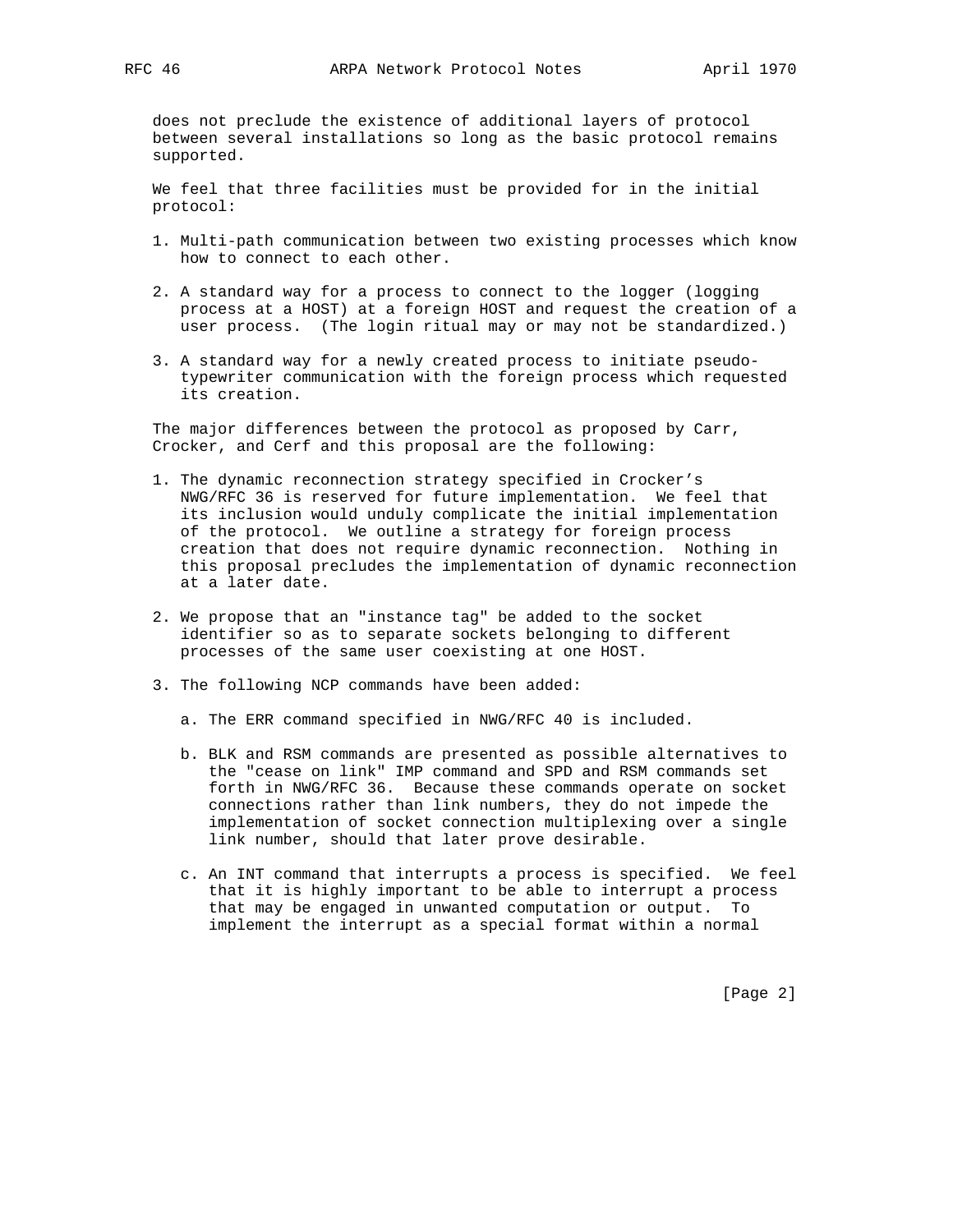message raises severe difficulties: the connection may be blocked when the interrupt is needed, and the NCP must scan each incoming message for an interrupt signal.

- d. An ECO echoing command to test communications between NCPs is included.
- 4. Sockets are conceptualized as having several states, and these are related to conditions under which network requests may be queued. This differs from the unlimited queuing feature, which presents certain implementation difficulties.
- 5. The protocol regarding creation of a foreign process and communication with it is removed to a separate User Control and Communication (UCC) protocol level and is more fully specified.
- II A HIERARCHY OF PROTOCOLS

 It seems convenient and useful to view the network as consisting of a hierarchy of protocol and implementation levels. In addition to aiding independent software and hardware development, provisions for a layered protocol allow additions and substitution of certain levels in experimental or special purpose systems.

 We view the initial network communications system as a hierarchy of three systems of increasing generality and decreasing privilege level. These are:

- 1. IMP Network The network of IMPs and physical communication lines is the basic resource which higher level systems convert into more generalized communication facilities. The IMP network acts as a "wholesaler" of message transmission facilities to a highly privileged module within each HOST.
- 2. Network Control Program Each HOST contains a module called the Network Control Program (NCP) which has sole control over communications between its HOST and the IMP network. It acts as a "retailer" of the wholesale communications facilities provided by the IMP network. The network of NCPs can be viewed as a higher level communications system surrounding the IMP network which factors raw message transmission capabilities between HOSTs into communication facilities between ordinary unprivileged processes.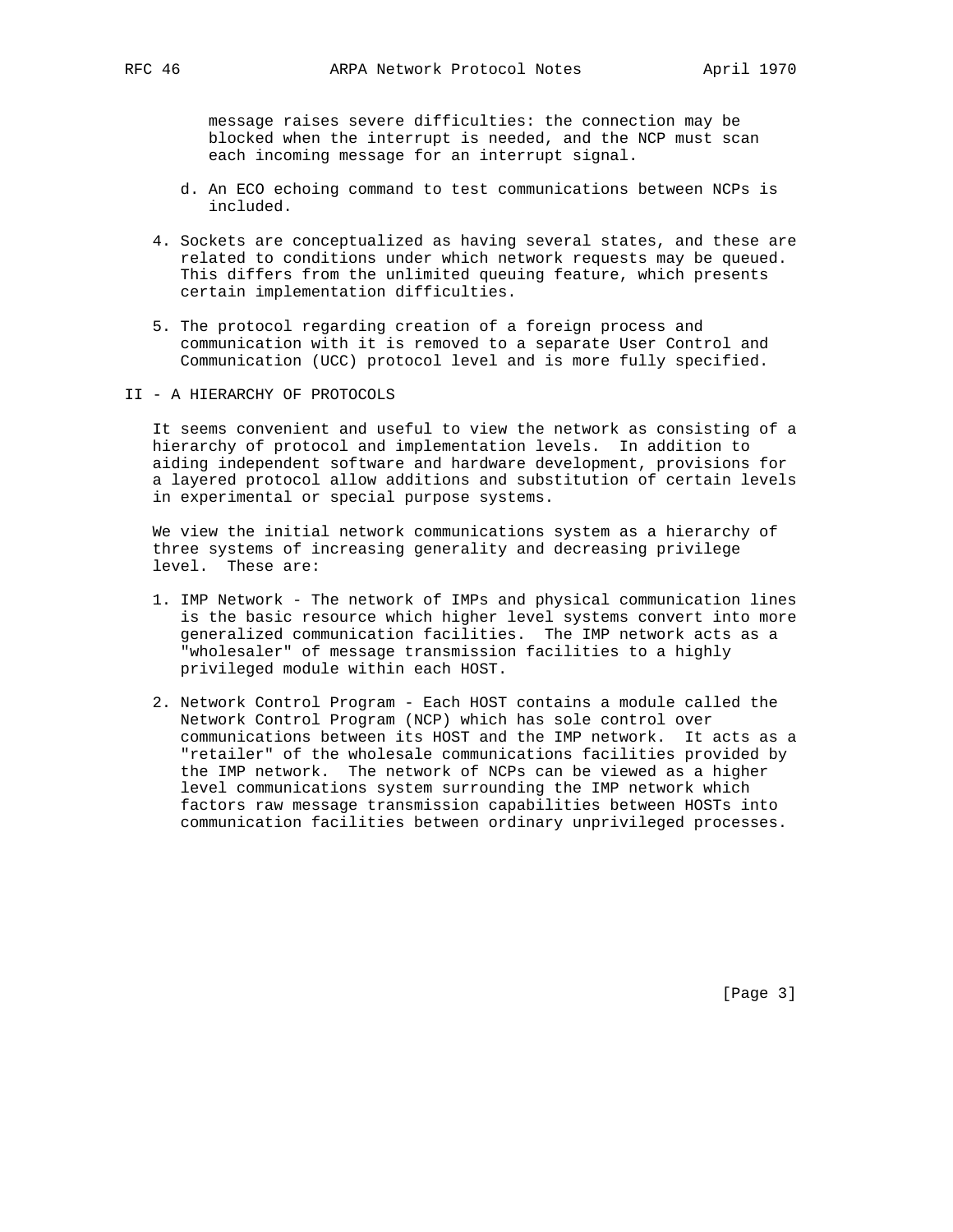



FIG 1. Modular View Of Network

 3. User Control and Communication Module - The preceding two communication systems are sufficient to permit communication between unprivileged processes that already exist. However, one of the primary initial uses of the network is thought to involve the creation of a foreign user process through interaction with the foreign HOST's logger. The User Control and Communication Module (UCC) implements protocol sufficient for a process to communicate with a foreign HOST's logger and to make initial control communication with a created process. Such a process is to have the same privileges (subject to administrative control) as a local (to the foreign HOST) user process. The UCC module communicates through the NCP in a manner similar to an ordinary process. Except for the ability to close connections to a dead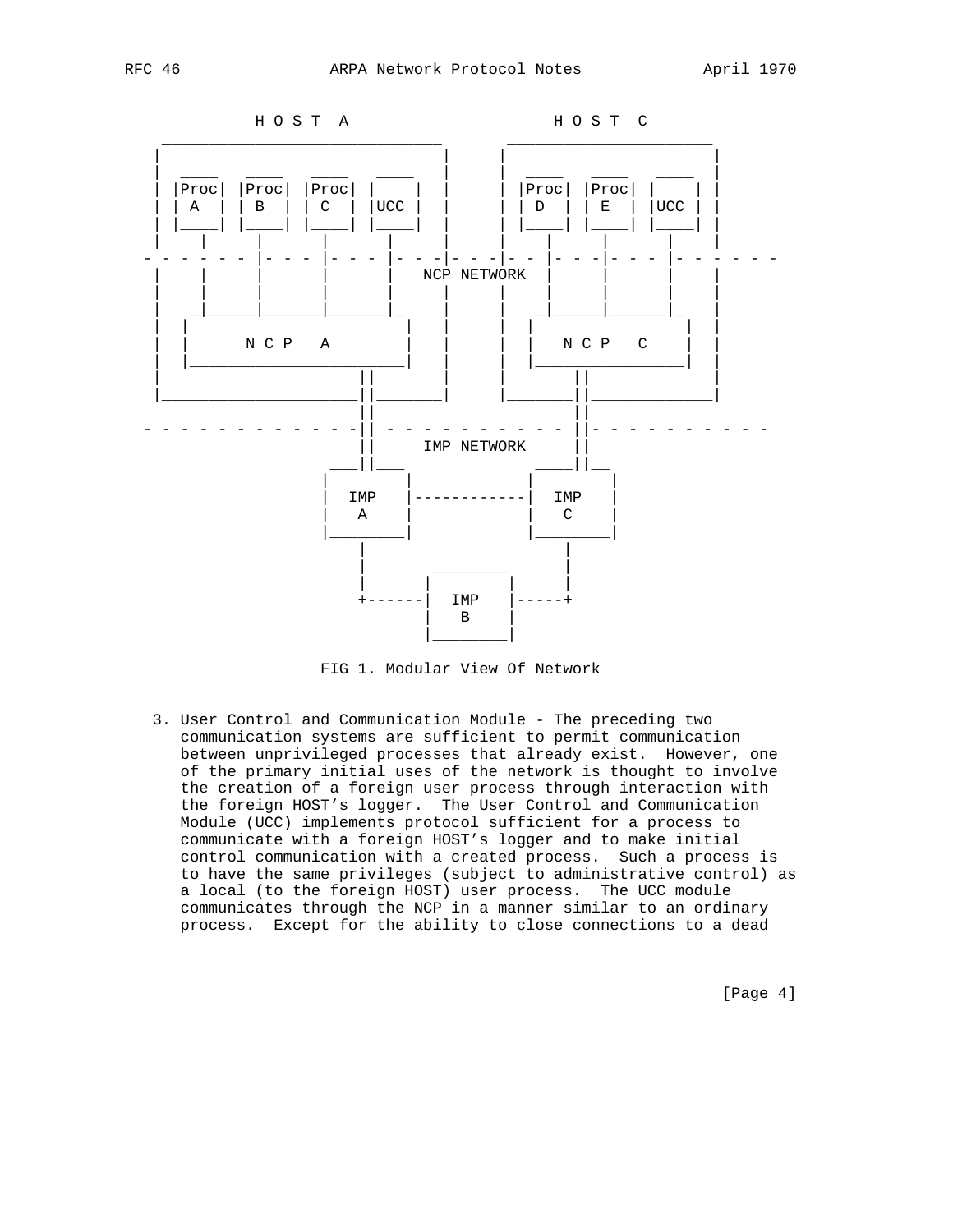process, the UCC module has no special network privileges. The UCC protocol is only one of several third-level protocols that could be implemented. For example, a set of batch processing systems connected through the NCP system might implement a load sharing protocol, but not a UCC.

## III - NETWORK CONTROL PROGRAM

 Each HOST implements a module called the Network Control Program (NCP) which controls all network communications involving that HOST. The network of NCPs forms a distributed communication system that implements communication paths between individual processes. The NCP protocol issues involve: (i) the definition of these communication paths, and (ii) a system for coordinating the distributed NCP system in maintaining these communication paths. These are discussed below.

### Sockets

 Communication between two processes is made through a simplex connection between two sockets: a send socket attached to one process and a receive socket attached to another process. Sockets have the following characteristics:

 Socket Identifier - A socket identifier is used throughout the network to uniquely identify a socket. It consists of 48 bits, having the following components:

- a. User Number (24 bits) A socket attached to a process is identified as belonging to that process by a user number consisting of 8 bits of "home" HOST code plus 16 bits of user code assigned by the home HOST. This user number is the same for all sockets attached to any of his processes in any HOST.
- b. Instance Tag (8 bits) More than one process belonging to a user may simultaneously exist within a single HOST. The instance tag identifies the particular process to which a socket belongs. A user's first process at a HOST to use the network receives instance tag = 0 by convention.
- c. HOST Number (8 bits) This is the code of the HOST on which the attached process exists.
- d. Socket Code (8 bits) This code provides for 128 send and 128 receive sockets in each process. The low order bit determines whether this is a "send"  $(= 1)$  or "receive"  $(= 0)$  socket.

[Page 5]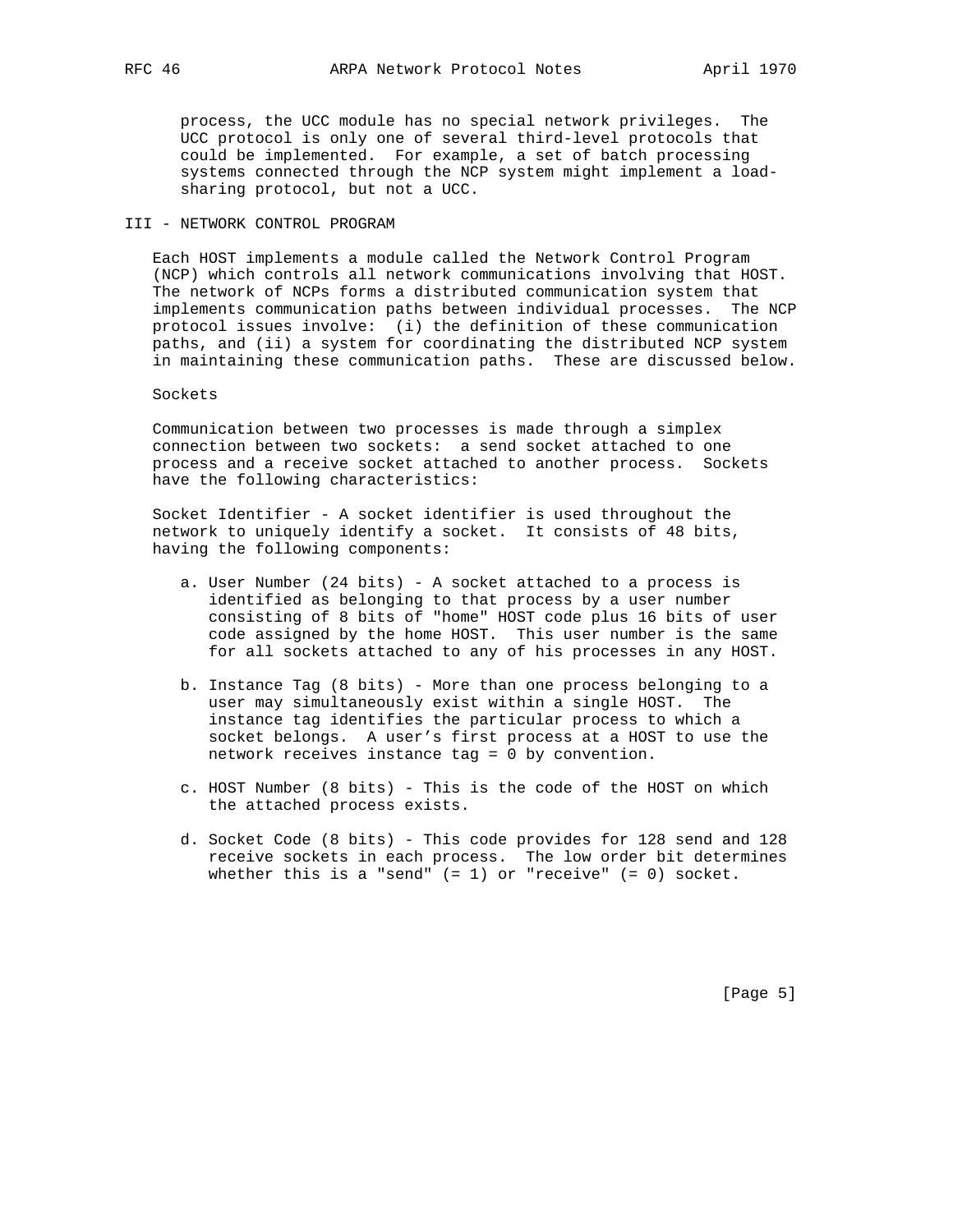States of Sockets - Each socket has an associated state. The NCP may implement more transitory states of a socket, but the three following are of conceptual importance.

- a. Inactive there is no currently existing process which has told the NCP that it wishes to listen to this socket. No other process can successfully communicate with an inactive socket.
- b. Open Some process has agreed to listen to events concerning this socket but it is not yet connected.
- c. Connected This socket is currently connected to another socket.

 Socket Event Queue - A queue of events to be disclosed to the owning process is maintained for each open or connected socket. It consists of a chronologically ordered list of certain events generated by the action of one or more foreign processes trying to connect or disconnect this socket. An entry in the event queue consists of the event type plus the identifier of the foreign socket concerned. The following event types are defined:

- a. "request" a foreign socket requests connection. (not queued if local socket is already connected)
- b. "accept" a foreign socket accepts requested connection.
- c. "reject" a foreign socket rejects requested connection.
- d. "close" a foreign socket disconnects an existing connection.

 A "request" event is removed from the queue when it is accepted or rejected. The other events are removed from the queue as they are disclosed to the owning process.

 Some events are intended to be transparent to the process owning the socket, and they do not generate entries in the event queue.

 Although an event queue is conceptually unlimited, it seems necessary to place some practical limit on its length. When an event queue for a socket is full, any incoming event that would add to the queue should be discarded and the sending NCP notified (via ERR command described below).

[Page 6]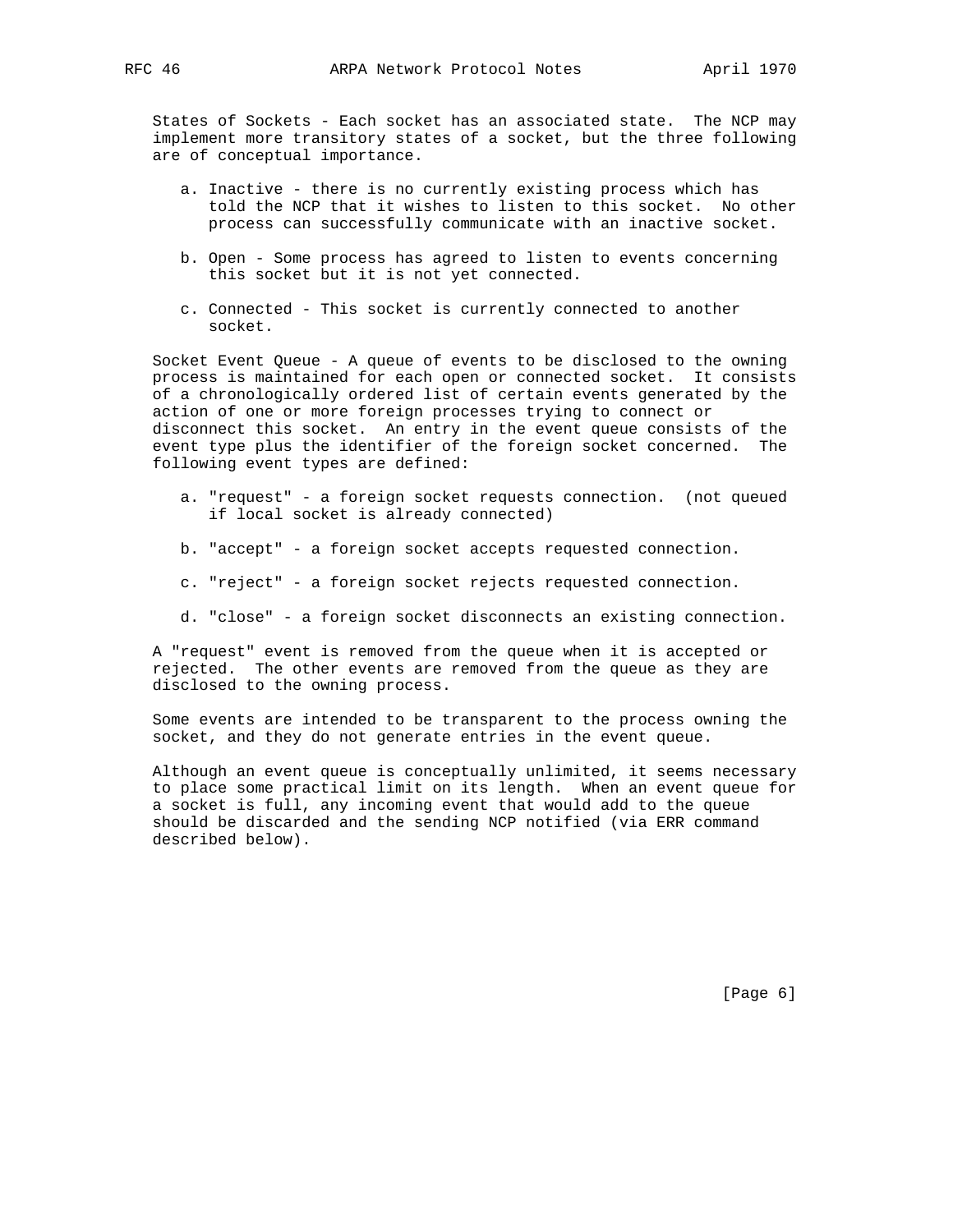NCP Control Communications

 The NCP network coordinates its activities through control commands passed between its individual components. These commands generally concern the creation and manipulation of socket connections controlled by the NCP receiving the command. A control command is directed to a particular NCP by being sent to its HOST as a message over link number 1 (designated as the control link), which is reserved for that purpose. The IMP network does not distinguish between these messages and regular data messages implementing communication through a socket connection.

The following NCP control commands are defined:

a. Request for Connection

RFC <local socket> <foreign socket> [<link no.>]

 An NCP directs this command to a foreign NCP to attempt to initiate a connection between a local socket and a foreign socket. If the foreign socket is open, the foreign NCP places a "request" event into the socket's event queue for disclosure to the process that owns it. If the foreign process accepts, the foreign NCP returns a positive acknowledgement in the form of another RFC. It rejects connection by issuing the CLS command (see below). An RFC is automatically rejected without consulting the owning process if the foreign socket is not open (inactive or connected). Multiple RFCs to the same socket are placed into its event queue in order of receipt. Any queued RFCs are automatically rejected by the NCP once the owning process decides to accept a connection. The NCP which has control of the "receive" socket of the potentially connected pair designates a link number over which messages are to flow.

b. Close a Connection

CLS <local socket> <foreign socket>

 An NCP issues this network command to disconnect an existing connection or to negatively acknowledge an RFC. There is a potential race problem if an NCP closes a local send socket in that the CLS command may reach the foreign NCP prior to the last message over that socket connection. This race is prevented by adhering to two standards: (i) A CLS command for a local send socket is not transmitted until the RFNM for the last message to the foreign socket comes back, and (ii) the foreign NCP processes all incoming messages in the order received.

[Page 7]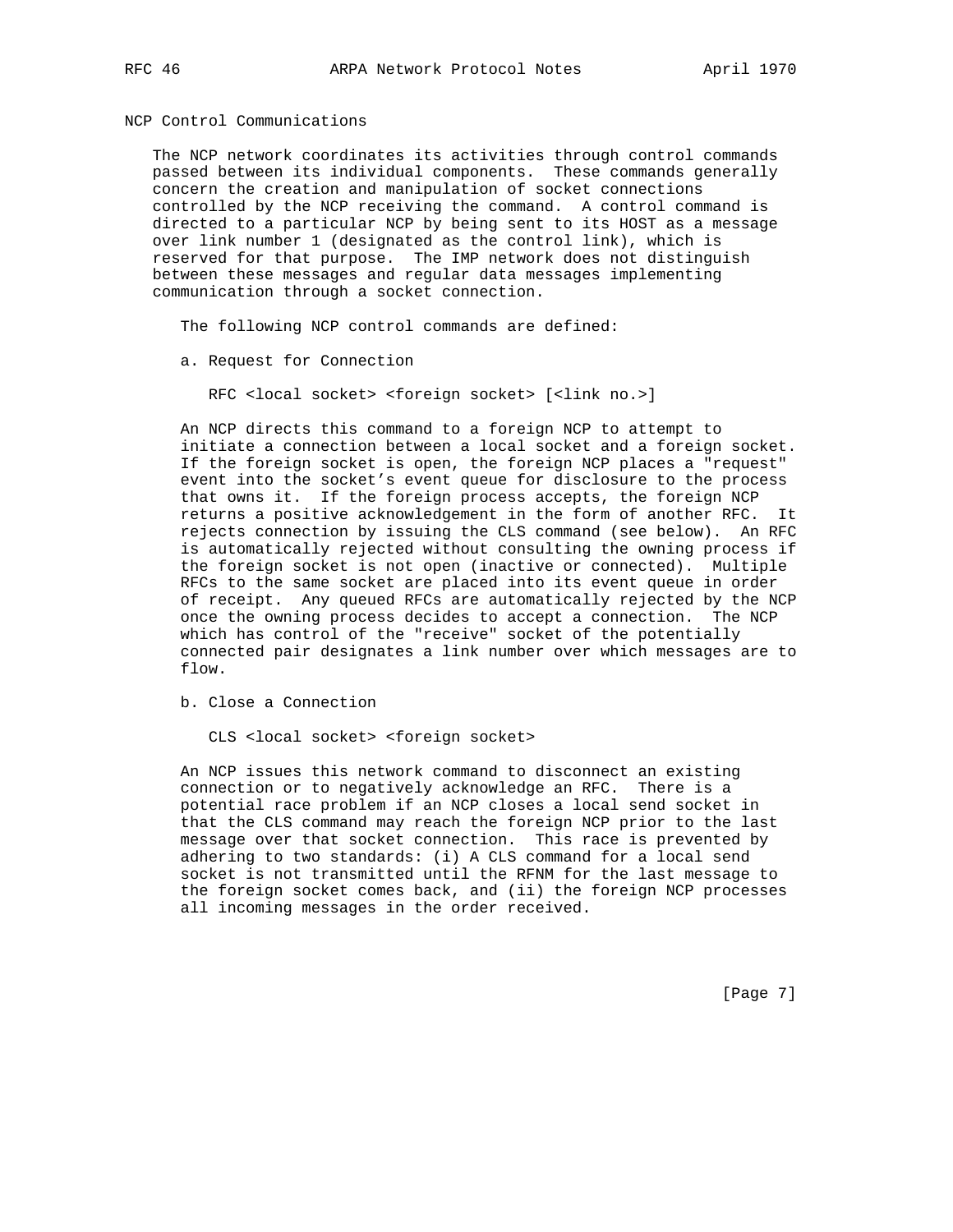c. Block Output over a Connection

BLK <foreign send socket>

 A process may read data through a receive socket slower than messages are coming in and thus the NCP's buffers may tend to clog up. The NCP issues this command to a foreign NCP to block further transmission over the socket pair until the receiving process catches up.

d. Resume Output over a Blocked Connection

RSM <foreign send socket>

 An NCP issues this command to unblock a previously blocked connection.

e. Interrupt the Process Attached to a Connection

INT <foreign socket>

 Receipt of this message causes the foreign NCP to immediately interrupt the foreign process attached to <foreign socket> if it is connected to a local socket. Data already in transit within the NCP network over the interrupted connection will be transmitted to the destination socket. The meaning of "interrupt" is that the process will immediately break off its current execution and execute some standard procedure. That procedure is not defined at this protocol level.

f. Report an Erroneous Command to a Foreign NCP

ERR <code> <command length> <command in error>

 This command is used to report spurious network commands or messages, or overload conditions that prevent processing of the command. < code> specifies the error type. If < code> specifies an erroneous network command, <command in error> is that command (not including IMP header) and <command length> is an integer specifying its length in bits. If <code> specifies an erroneous</code> message, <command in error> contains only the link number over which the erroneous message was transmitted. (This is slightly modified from the specification in NWG/RFC 40.)

[Page 8]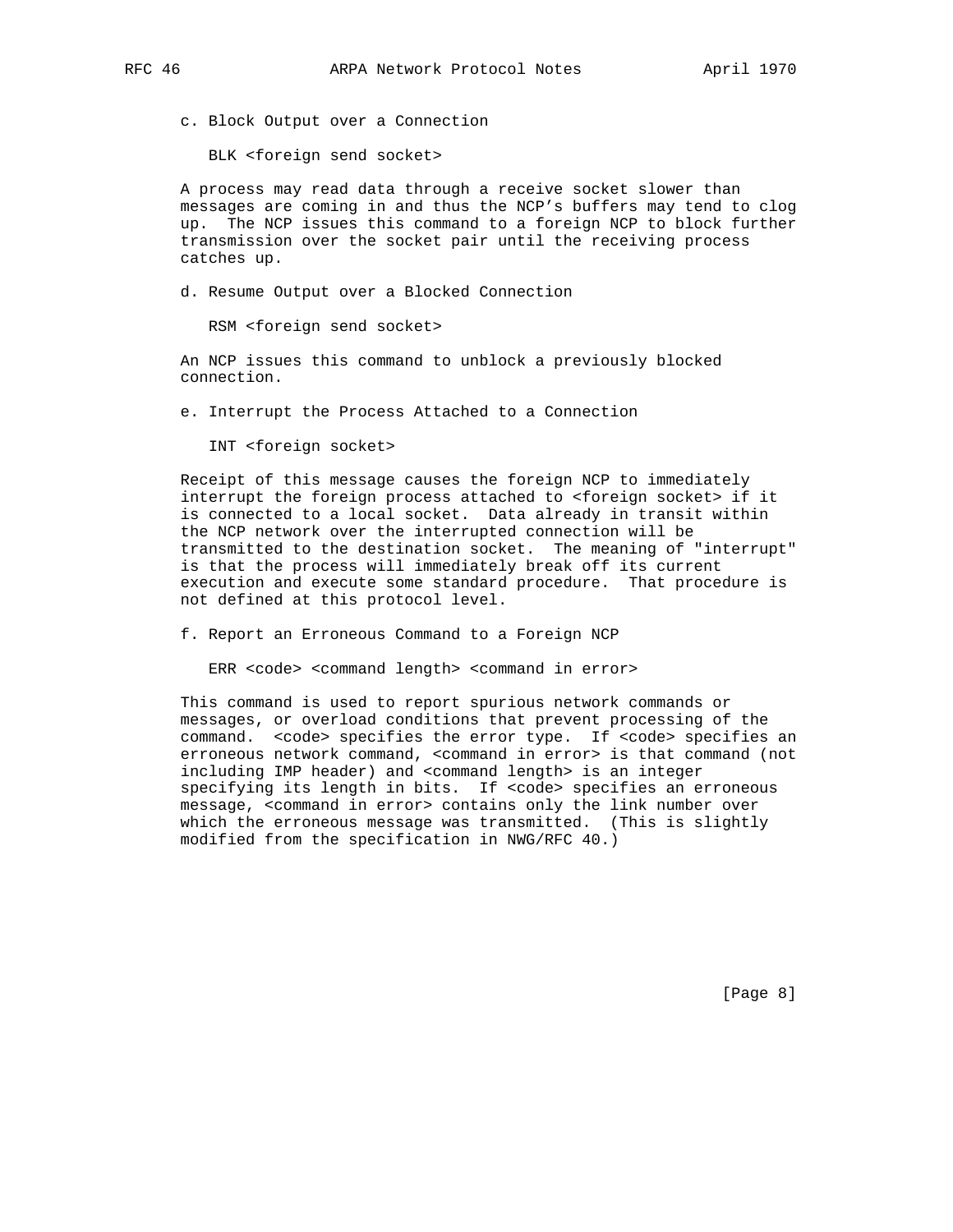g. Network Test Command

ECO <48 bit code> <echo switch>

 An NCP may test the quality of communications between it and a foreign NCP by directing to it an ECO command with an arbitrary <48 bit code> (of the same length as a socket identifier) and <echo switch> 'on'. An NCP receiving such a ECO command should immediately send an acknowledging ECO with the same <48 bit code> and <echo switch> 'off' to the originating NCP. An NCP does not acknowledge an ECO with <echo switch> 'off'. We feel that this command will be of considerable aid in the initial shakedown of the entire network.

h. No Operation Command

NOP

An NCP discards this command upon receipt.

#### User Interface to the NCP

 The NCP at each HOST has an interface through which a local process can exercise the network, subject to the control of the NCP. The exact specification of this interface is not a network protocol issue, since each installation will have its own interface keyed to its particular requirements. The protocol requirements for the user interface to an NCP are that it provide all intended network functions and no illegal privileges. Examples of such illegal privileges include the ability to masquerade as another process, eavesdrop on communications not intended for it, or to induce the NCP to send out spurious network commands or messages.

 We outline here an interface based on the Carr, Crocker, and Cerf proposal that is sufficient to fully utilize the network. While this particular set of calls is intended mainly for illustrative purposes, it indicates the types of functions necessary.

The following calls to the NCP are available:

a. LISTEN <my 8 bit socket code>

 A user opens this socket, creating an empty event queue for it. This LISTEN call may block waiting for the first "request" event, or it may return immediately.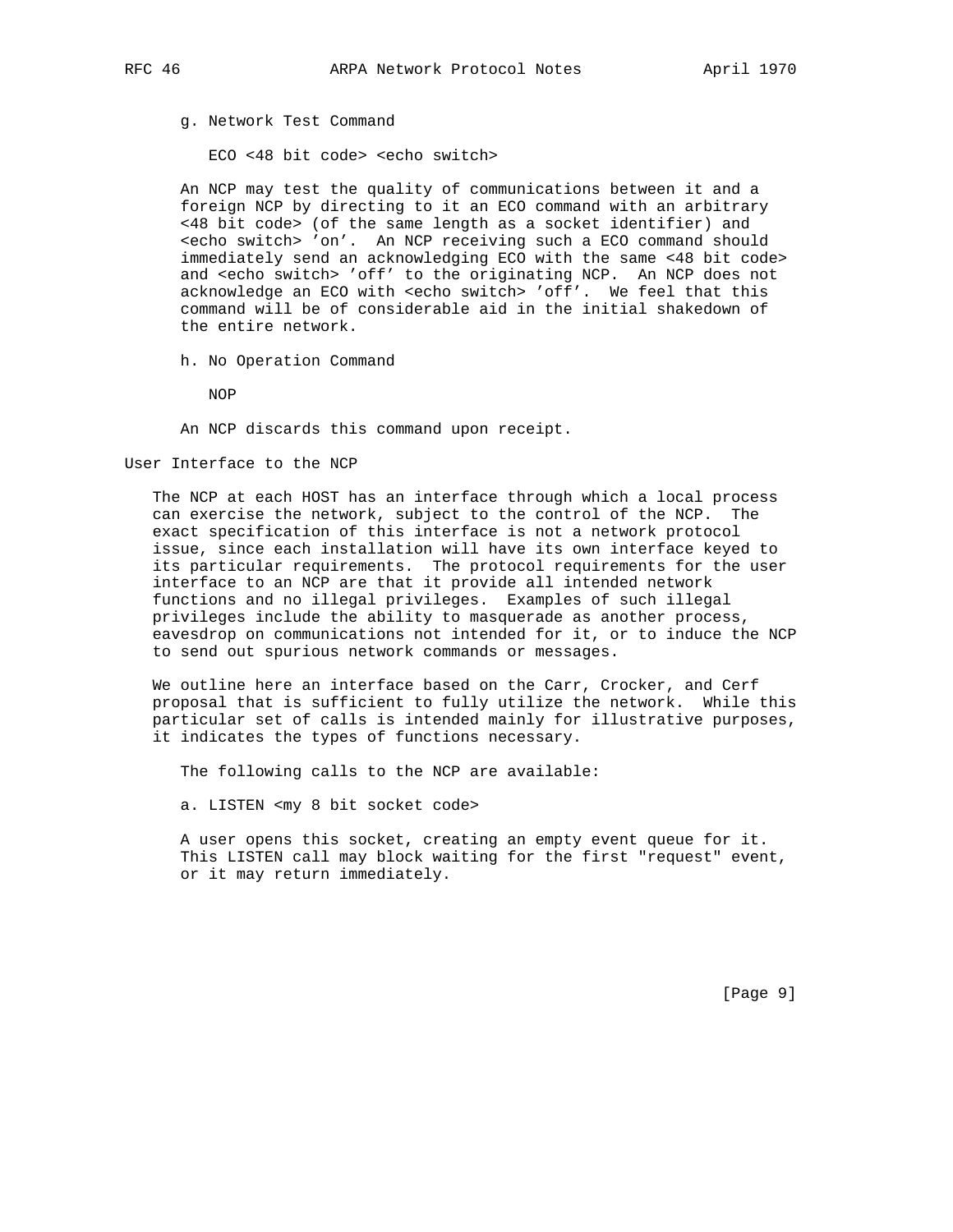b. INIT <my socket code> <foreign socket>

 A user attempts to connect <my socket> to <foreign socket>. The local NCP sends an RFC to the foreign NCP requesting that the connection be created. The returned acknowledgemnet is either an RFC (request accepted) or CLS (request rejected). At the caller's option, the INIT call blocks on the expected "accept" or "reject" event, or it can return immediately without waiting. In this case the user must call STATUS (see below) at a later time to determine the action by the foreign NCP. When a blocked INIT call returns, the "accept" or "reject" event is removed from the event queue.

c. STATUS <my socket code>

 This call reports out the earliest previously unreported event in the queue of <my socket>. The STATUS call deletes the event from the queue if that type of event is deleteable by disclosure.

d. ACCEPT <my socket code>

 The user accepts connection with the foreign socket whose "request" event is earliest in the event queue for <my socket>. An acknowledging RFC is sent to the accepted foreign socket, and the "request" event is deleted from the event queue. Should any other "request" event exist in the queue, the NCP automatically denies connection by sending out a CLS command and deleting the event.

e. REJECT <my socket code>

 The user rejects connection with the foreign socket whose "request" event is earliest in the event queue for <my socket>. The NCP sends out a CLS command and deletes the "request" event from the queue.

f. CLOSE <my socket code>

 The user directs the NCP to disconnect any active connection to this socket and to deactivate the socket. The NCP sends out a CLS command to the foreign socket if a connection has existed. The status of the foreign socket also becomes closed once the "close" event is disclosed to the foreign process.

g. INTERRUPT <my socket code>

 The user directs the NCP to send out an INT command to the foreign socket connected to <my socket>.

[Page 10]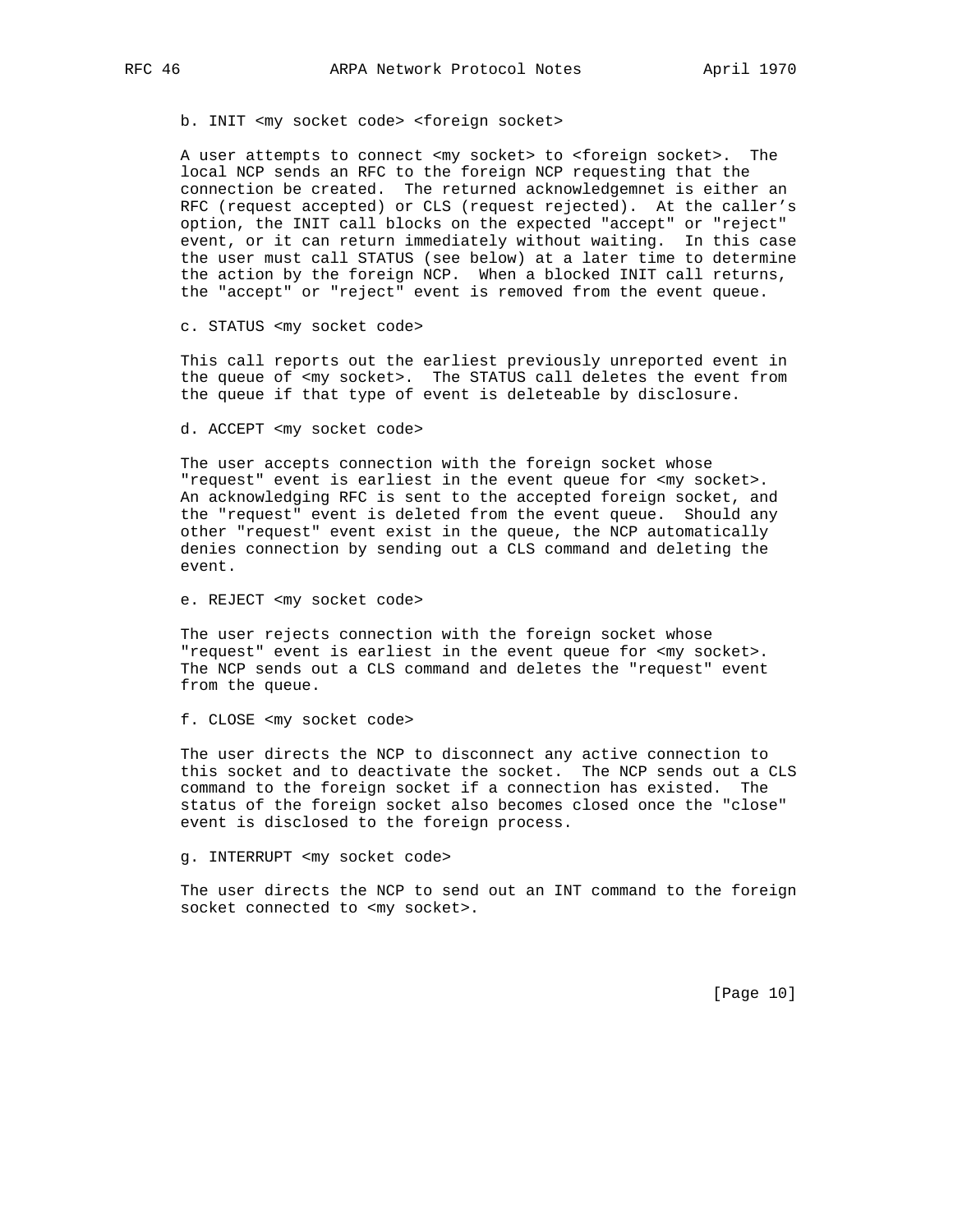h. TRANSMIT <my socket code> <pointer> <nbits>

The user wishes to read (<my socket> is receive) or write (<my socket> is send) <nbits> of data into or out of an area pointed to by <pointer>. A call to write returns immediately after the NCP has queued the data to send a message over the connection. The call to write blocks only if the connection is blocked or if the local NCP is too loaded to process the request immediately. Data to be transmitted over a connection is formatted into one or more IMP messages of maximum length 8095 bits and transmitted to the foreign HOST over the link number specified in the RFC sent by the NCP controlling the receiving connection. A "close" event in the event queue for <my socket> is disclosed through the action of TRANSMIT. A call to write discloses the "close" event immediately. A read call discloses it when all data has been read.

The History of a Connection From a User View

An Illustrative Example

 Assume that process 'a' on HOST A wishes to establish connection with process 'b' on HOST B. Before communication can take place, two conditions must be fulfilled:

 a. process 'a' must be able to specify to its NCP a socket in 'b's socket space to which it wants to connect.

b. process 'b' must already be LISTENing to this socket.

1. Establishing the Connection

a. process 'b' LISTENs to socket 'Bb9'.

 b. process 'a' INITs 'Bb9' to its 'Aa12'. The NCP at A generates an RFC specifying link number = 47, which it chooses from its available set of links. This is the link over which it will receive messages if the connection is ACCEPTed by process 'b'.

 c. process 'b' is informed of A's INIT request. He may REJECT connection (NCP B sends back a CLS) or ACCEPT (NCP B sends back an RFC).

 d. If process 'b' ACCEPTs, the confirming RFC establishes the connection, and messages can now flow.

[Page 11]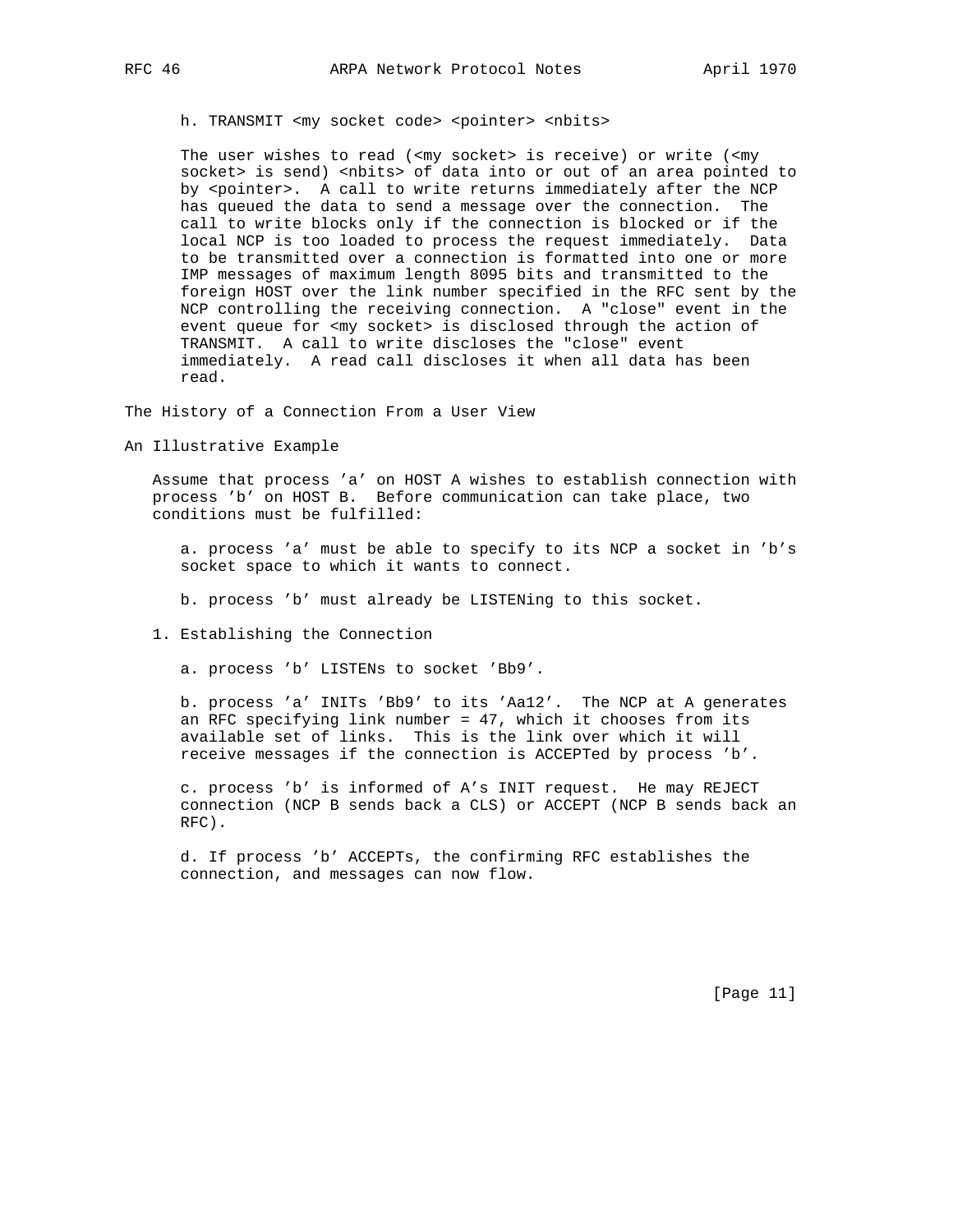HOST A | HOST B INITIATOR | ACCEPTOR PROCESS 'a' | PROCESS 'b' | | a. LISTEN 'socket code 9' | | b. INIT 'socket code 12' 'Bb9' RFC 'AA12' 'Bb9' 'link 47' ==========> | | c. ACCEPT 'socket code 9' | RFC 'Bb9' 'Aa12' | | d. TRANSMIT 'send buffer' 'len' 'socket 9' <============== IMP message 'link 47' 'send buffer' | e. TRANSMIT 'rec buffer' 'length' 'socket 12' ============> | | f. CLOSE 'socket code 9' | last RFNM ===> <============== CLS 'Bb9' 'Aa12' closes socket 'Aa12' | |

FIG 2. Establishing and Communicating over a Socket Connection

2. Sending Messages over a Connection.

 a. Process 'b' issues a TRANSMIT call to send data through the connection. NCP B formats this into an IMP message and sends it to NCP A with link number = 47 as specified by A's RFC.

 b. NCP A receives the raw message from NCP B with link number = 47. NCP A uses this link number in deciding who the intended recipient is, and stores the message in a buffer for the recipient process.

 c. Process 'a' may issue a read (TRANSMIT) call for socket code 12 at any arbitrary time. The read call blocks if there is no data pending for the socket. The read call picks up the specified number of bits transmitted over socket code 12, perhaps across an IMP message boundary. The boundaries of the IMP messages are invisible to the read call.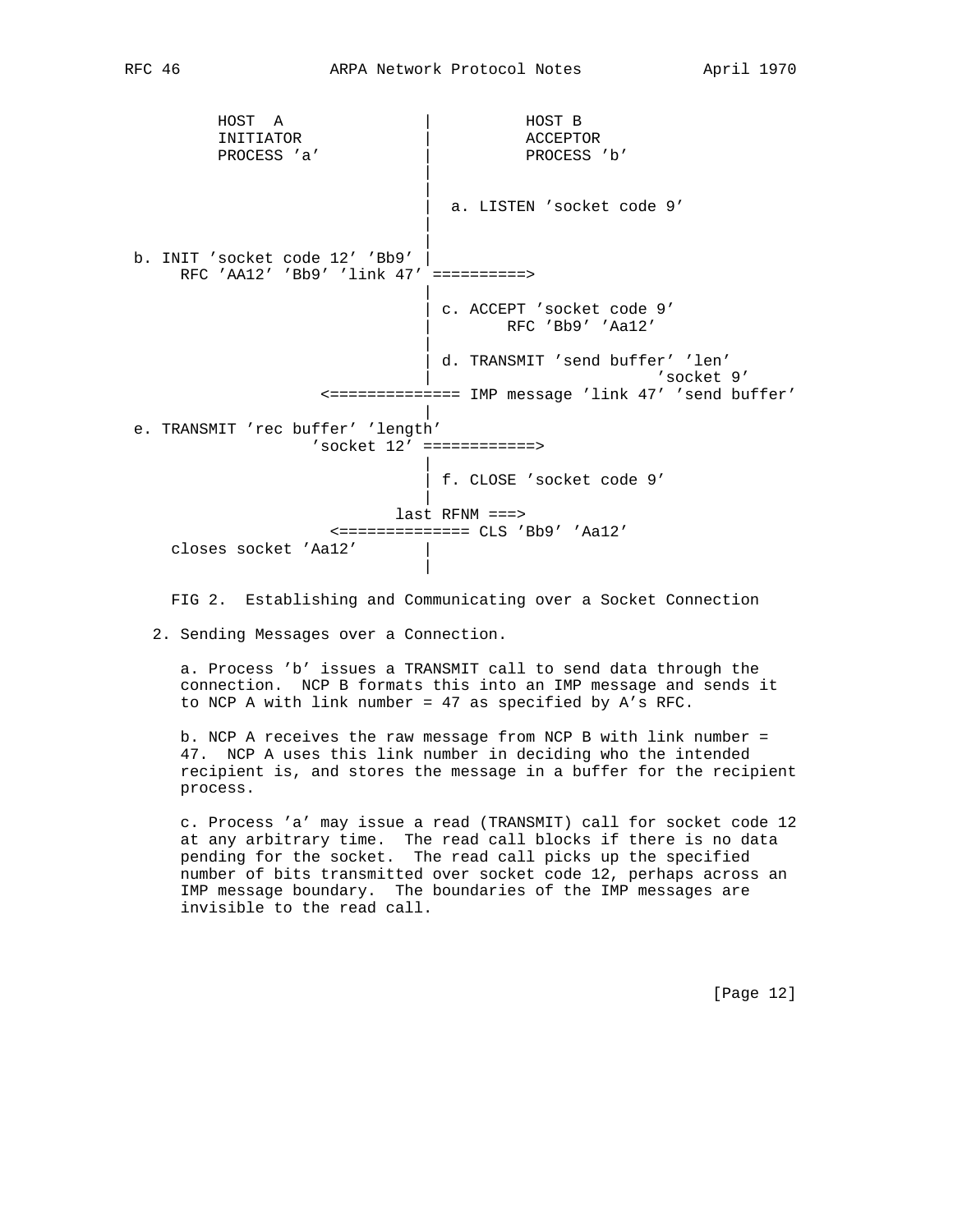d. Should process 'b' send data over the connection at a faster rate than process 'a' picks it up, NCP A can issue a BLK command to NCP B if A's buffers start filling. Later, when process 'a' catches up NCP A can tell B to resume transmission via an RSM command.

# 3. Process 'b' Closes the Connection

 a. Process 'b' decides to close the connection, and it issues the CLOSE call to NCP B. To avoid race problems B waits for the RFNM from the previous message over this connection, then sends the CLS command to NCP A. When the RFNM from the CLS command message returns, NCP B flushes socket 'Bb9' from its tables, effecting the close at its end and deactivating 'Bb9'.

 b. Because of sequential processing within NCP A, the last message to socket 'Aa12' is guaranteed to have been directed to a process before the CLS from NCP B comes through. Upon receipt of the CLS from B, NCP A marks socket 'Aa12' as "close pending" and places a "close" event into the event queue of 'Aa12'.

 c. Process 'a' can still issue read calls for socket 'Aa12' while there is buffered data pending. When 'a' issues a read call after the buffer has been emptied, the "close" event is disclosed to inform 'a' of the closure, and socket 'Aa12' is flushed from the tables of NCP A.

4. Process 'a' Closes the Connection

 a. Let us return to step 2. and assume that process 'a' wants to close the connection from its end. There is no race problem because we assume that once 'a' issues a CLOSE call, it no longer wants to read messages over that socket.

 b. Assume that process 'a' issues a CLOSE call on socket 'Aa12'. NCP A immediately sends out a CLS command to NCP B and marks socket 'Aa12' as "close pending". Any data buffered for read on 'Aa12' is discarded. To allow remaining messages already in transit from process 'b' to percolate through the IMP network to NCP A and be discarded without error comments, NCP A retains 'Aa12' in its tables for a suitable period of time after receiving the RFNM from the CLS command. During this period NCP A discards all messages received over the closing connection. After allowing a reasonable amount of time for these dead messages to come in, NCP A flushes 'Aa12' from its tables, effectively closing the connection and deactivating 'Aa12'. Further messages to socket 'Aa12' result in NCP A sending an ERR "erroneous command" to the originating NCP.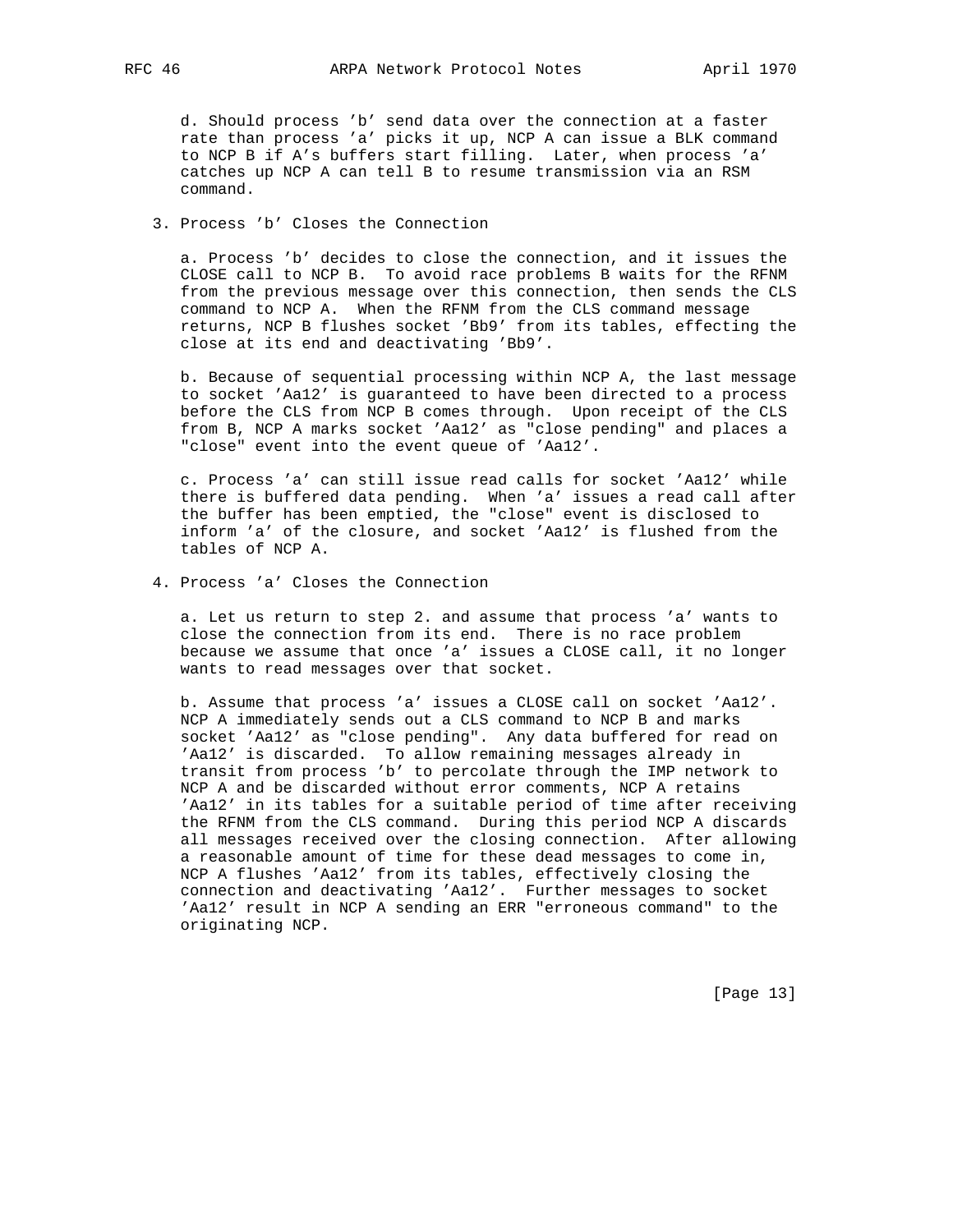c. When NCP B receives the CLS command, socket 'Bb9' is marked as "close pending", and the CLS event is placed into the event queue of 'Bb9'. The next time process 'b' wishes to write over that socket, the CLS event is disclosed to inform him of the closure, and socket 'Bb9' is removed from NCP B's tables.

## IV - USER CONTROL AND COMMUNICATION PROTOCOL

 Some process must exist which agrees to listen to anybody in the network and create a process for him upon proper identification. This process is called the logger and interacts through the NCP via the network-related User Control and Communication (UCC) module, which implements the necessary protocol. Except for one instance (CLOSEing connections of dead processes), the process operating the UCC module does not have special network privileges.

 Under the UCC protocol a "requestor" process which has directed the creation of a "foreign" process maintains two full-duplex pseudo typewriter connections: one to the foreign logger, and one to the created process. The duplex connection to the foreign logger is used to identify the requestor process to the logger, and after login to return to the requestor process basic information concerning the health of the created process. The duplex connection to the created process is used for control communication to it.

 Maintaining two full-duplex connections avoids reconnection problems both when the logger transfers communication to the created process and when it needs to regain control. This is at the modest expense of requiring the requestor process to switch typewriter communications between two sets of connections.

 The way that communication is established is essentially as follows: the requestor process first reserves four of its sockets having contiguous socket codes. Then it "signals" the UCC, specifying one of these sockets. From the "signal" the UCC knows which process is calling, and by protocol, on which requestor socket pair the UCC is to communicate with the requestor process, and which requestor socket pair the created process is to use for its communications. This is specified below in more detail.

Establishing and Operating a Remote Process

 The UCC at each HOST always keeps a send socket with user number = 0, instance tag = 0 open (active and unconnected) as a "signal" socket, and periodically checks for INITs to this socket. Processes wishing to create a process at this HOST must first signal the UCC by issuing an INIT to this socket.

[Page 14]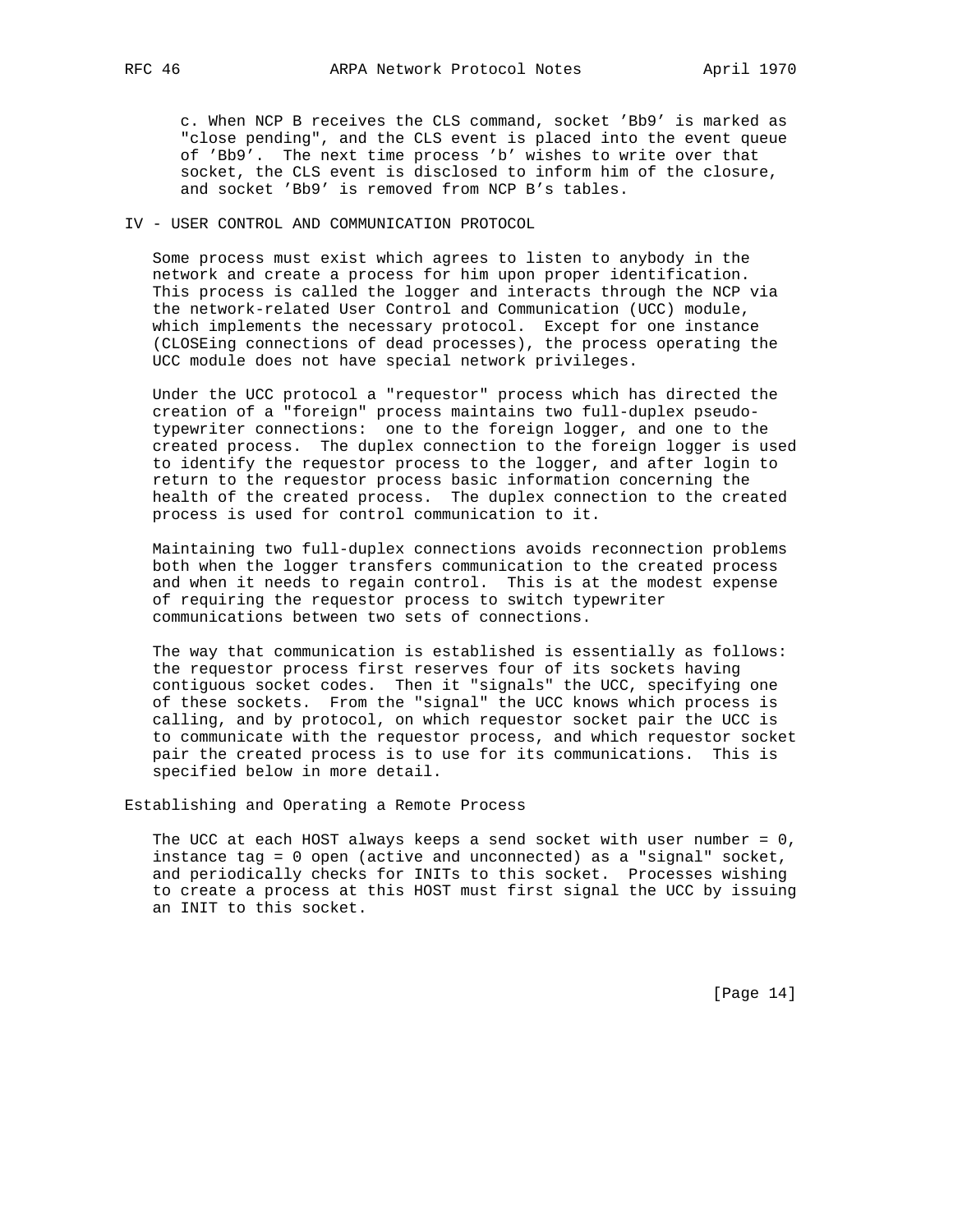The requesting process must have four free sockets with contiguous socket codes: <br />
<br />
<br />
<br />
<br />
<br />
(receive) through<br />
<br />
<br />
<br />
<br />
<br />
<br />
<br />
<br />
<br />
<br />
<br />
<br />
<br />
<br />
<br />
<br />
<br />
<br />
<br />
<br />
<b (send). The high numbered send/receive set of sockets is used for typewriter communication with the foreign UCC, the low numbered set for typewriter communication with the created process.

 1. The "requestor" process calls LISTEN twice to open the <base\_socket+2> and <base\_socket+3> receive/send pair over which it will talk to the foreign UCC. Then it sends out a "signalling" INIT call on <br/>base\_socket> to the UCC "signal" socket. The only thing that the UCC does with this "signalling" INIT call is to note down the socket number <base\_socket> from which it originated. The UCC immediately rejects this request so as to keep its "signal" socket open for other signals.

 2. After receiving the expected REJECT on its initial INIT call to the UCC's signal socket, the requestor process issues LISTENs for <base\_socket> and <base\_socket+1>. (The created process will INIT these sockets to establish control communication with the requestor process.) The requestor process then blocks by calling STATUS <base\_socket+2> .

 3. The UCC INITs a free send/receive socket pair to the requestor's <base\_socket+2> and <base\_socket+3> on which the requestor process is presumably LISTENing. The requestor process has called STATUS <base\_socket+2> with block option after LISTENing for the two sockets, so that when the INIT from the foreign UCC reaches the requestor process, STATUS returns with the INIT indication. The requestor process verifies that the UCC is the process that is calling, then it ACCEPTs the call. The requestor process then calls STATUS <br />base socket+3> and returns when the INIT for that socket reaches it. It does a similar verify and ACCEPT. (There is an arbitrary choice as for which socket the requestor process first calls STATUS.) Two way communication is established when the requestor process has ACCEPTed both INITs from the UCC. This connection is maintained during the login ritual and throughout the life of the created process. Should the requestor process fail to respond properly within a limited amount of time to the INITs of the UCC, the UCC abandons the connection attempt.

 4. The requestor process must then perform the login ritual with the UCC. (The initial protocol might standardize the login ritual.) If the logger is not satisfied and wishes to cut off the requestor, the UCC module CLOSEs both <br/>base\_socket+2> and <br/>base\_socket+3>, perhaps after the logger has sent a suitable message.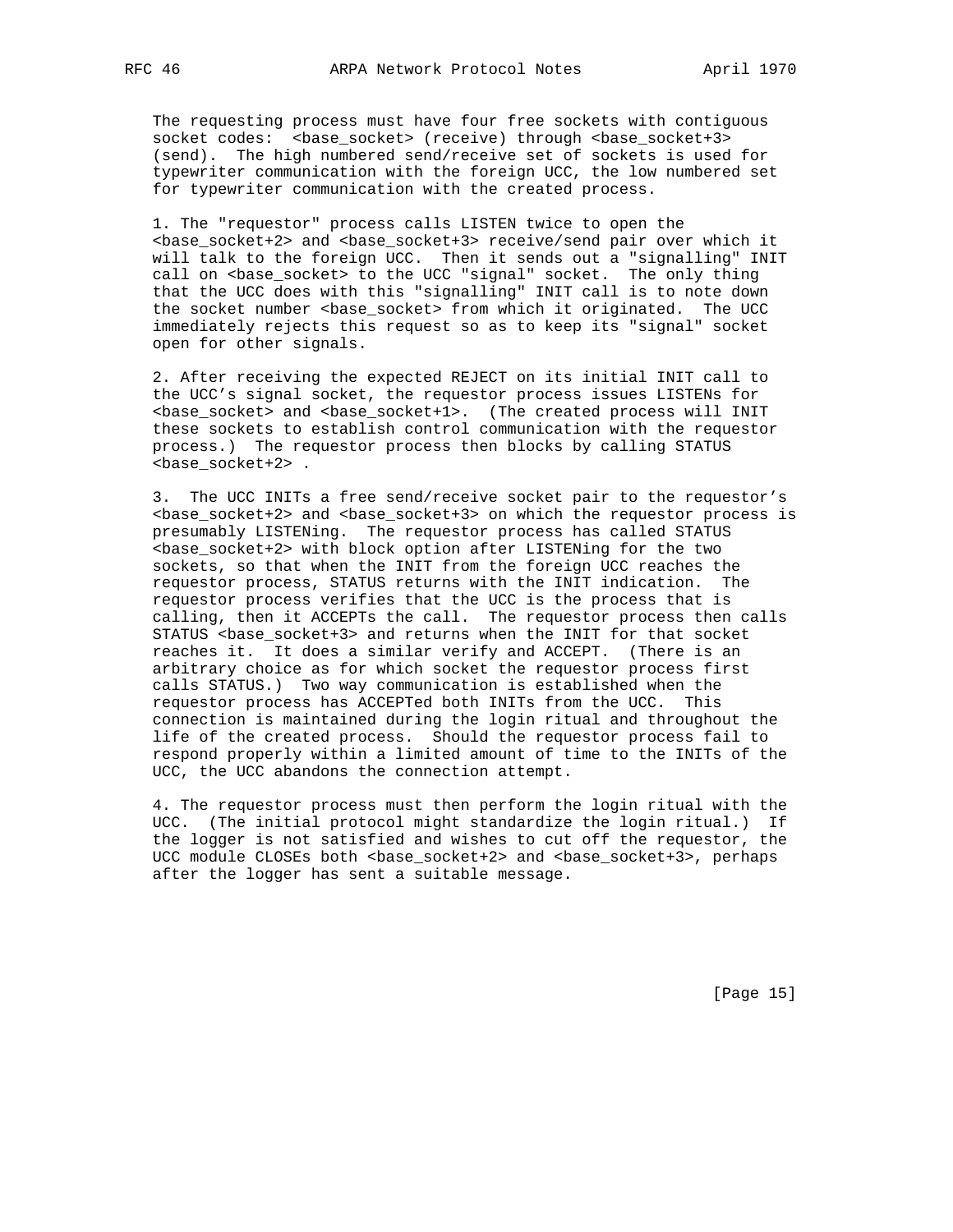5. If satisfied, the logger creates a process for the user. The UCC maintains direct communication with the requestor, but this connection is now used only to report basic information concerning the created process.

 6. The first task of a created process is to establish a dual pseudo-typewriter control connection with its requestor process. The created process INITs one of its send/receive socket pairs to the requestor's <br/>base\_socket> and <br/>base\_socket+1>. If both requests are ACCEPTed, the created process sends an initial message over this connection. Then it goes to command level, in which it awaits a typewriter command message over the connection. If the created process is unable to establish duplex communication with the requestor process, it should destroy itself. The UCC will either CLOSE its own connections with the requestor or make arrangements for another process to be created.

 7. When a created process is logged-out, the UCC uses a privileged entry to the NCP to CLOSE all connections between the dead process and other processes, and to deactivate all open sockets of the dead process. The UCC transmits a message back to the requestor process, then CLOSEs the dual connections between it and the requestor process.

 8. The INTERRUPT call has a standard "quit" meaning when sent from a requestor process to a created process over the requestor's receive socket <br />base\_socket>. All pending output from the created process is aborted, and the it enters "command level" where it awaits a command over the typewriter connection to the requestor process. The interrupted processing is resumable by issuing a "start" command to the created process. (Note that the rule about pending output is more restrictive than that implemented by the INT NCP command.)

 This document was prepared through the use of the MULTICS "runoff" command. A source file consisting of intermixed text and "runoff" requests was created using the "qed" text editor. This file was then compiled by the "runoff" command to produce a finished copy. The latest version of this document exists online in MULTICS in the segment

>udd>Multics>Meyer>network\_protocol.runoff

(END)

[Page 16]